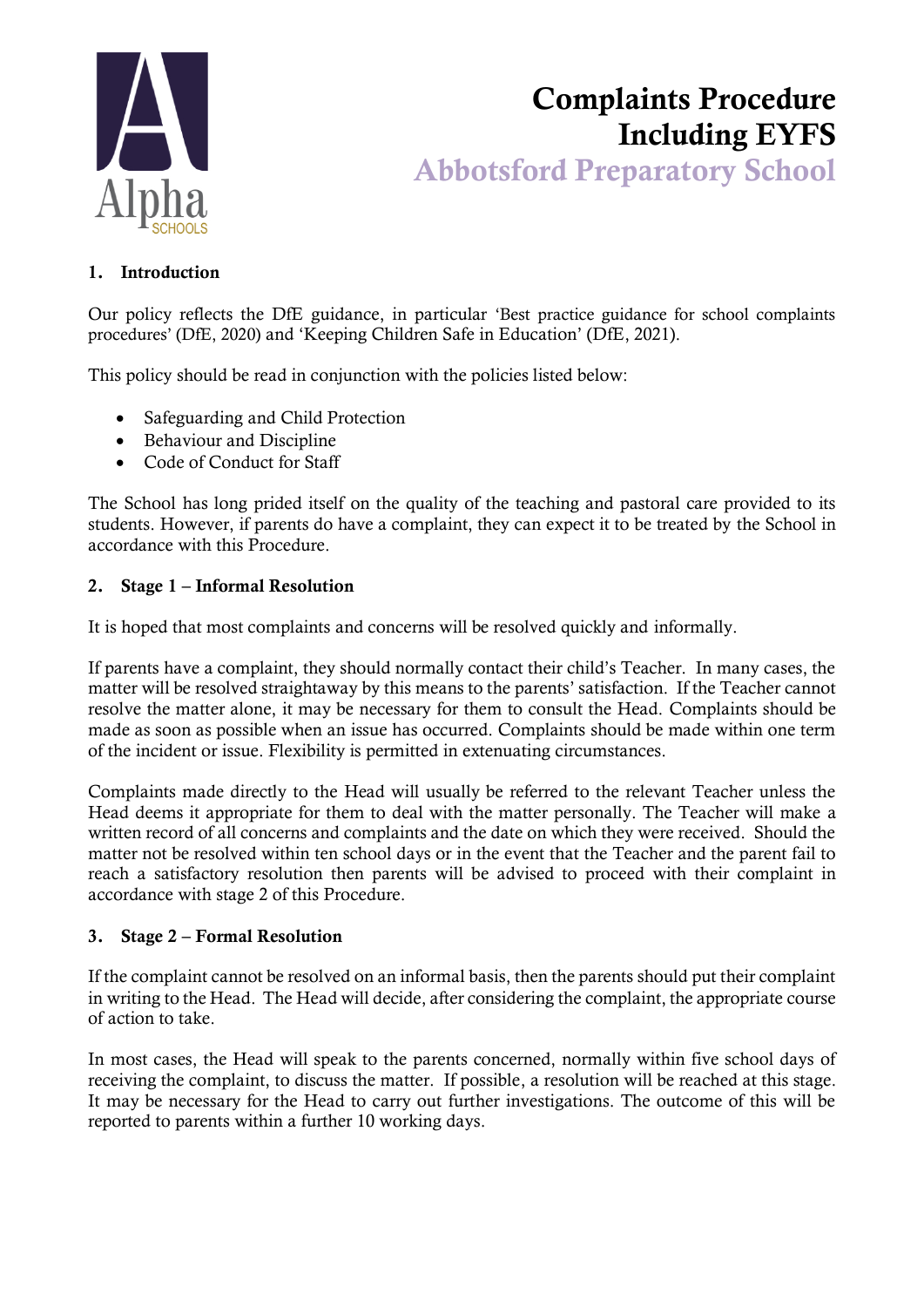The Head will keep written records of all meetings and interviews held in relation to the complaint, indicating whether it was resolved at preliminary stage or the panel hearing; and action taken by the school as a result of those complaints (regardless of whether they are upheld).

Once the Head is satisfied that, so far as is practicable, all of the relevant facts have been established, a decision will be made and parents will be informed of this decision in writing. The Head will also give reasons for their decision. This will be reported to parents within 10 working days of the date the written complaint is received.

If parents are still not satisfied with the decision, they should proceed to Stage 3 of this Procedure.

## 4. Stage 3 – Panel Hearing

If parents seek to invoke Stage 3 (following a failure to reach an earlier resolution), they will be referred to the Directors of Alpha Schools to convene a complaints panel.

The matter will then be referred to an appropriate Director of Alpha Schools for consideration who will establish a panel which will consist of three persons not directly involved in the complaint, one of whom will be independent of the management and running of The School and appointed in accordance with the DfE guidance. Each of the panel members shall be appointed by the "Directors" – the panel will then acknowledge the complaint and schedule a meeting to take place as soon as practicable and normally within fourteen days.

If the panel deems it necessary, it may require that further particulars of the complaint or any related matter be supplied in advance of the meeting. Copies of such particulars shall be supplied to all parties not later than five days prior to the meeting.

Parents may choose a person to accompany them to the meeting.

If possible, the Panel will resolve the parents' complaint immediately without the need for further investigation.

Copies of the findings and recommendations are sent by electronic mail or otherwise given to the complainant and, where relevant, the person complained about. In addition, the information is available for inspection on the school premises by the proprietor and the Head

During school holidays it is possible that some of the key personnel may not be available. If this is the case then the parents will be contacted within five working days of receiving the complaint and a clear timescale defined to replace the ones above. Under no circumstances should there be a delay of as much as 30 days between receiving the complaint and reporting back to parents.

Where further investigation is required, the Panel will decide how it should be carried out. After due consideration of all facts they consider relevant, the Panel will reach a decision and make recommendations, which it shall complete within fourteen days of the meeting. The Panel will write to the parents informing them of their decision and the reasons for it. The decision of the Panel will be final.

Parents can be assured that all concerns and complaints will be treated seriously and confidentially. Correspondence, statements and records will be kept confidential except in so far as is required of The School apart from where disclosure is required during The School's inspection; or where any other legal obligation prevails.